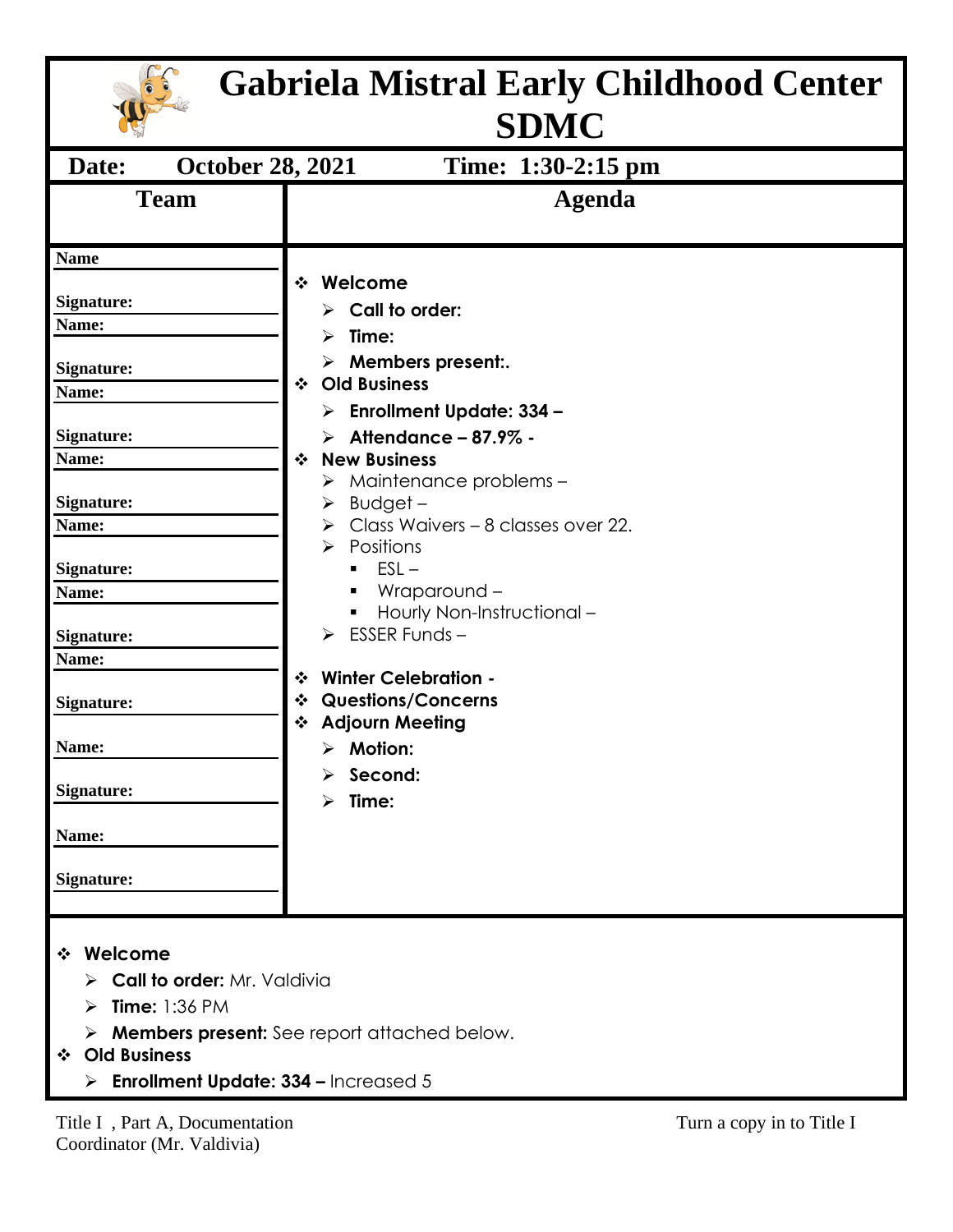## ➢ **Attendance – 87.9% -** Needs more promotion

## ❖ **New Business**

- ➢ Maintenance problems We still have many orders opened, especially for plumbing. Most of plumbing issues are related with water fountains not working properly.
- $\triangleright$  Budget 2,000.00 left for operations.
- $\triangleright$  Class Waivers 8 classes over 22. We have position open but not candidates to reduce sizes.
- ➢ Positions
	- ESL We open a class
	- Wraparound We hired a person for the position. She has been on training and meeting with her department. Her fist day will be on 10/29/21.
	- Hourly Non-Instructional We have hired a person to provide support in the front office. He is still under Human Resources processing.
- $\triangleright$  ESSER Funds We have some money allocated for the school. We will meet with Wraparound services to determine how much money can be spent.
- ❖ **Winter Celebration -** We are planning on having a small out of school celebration for the staff only. We are looking for a restaurant with private areas to hold winter celebration. Tentative day is December 10.

## ❖ **Questions/Concerns**

- ➢ CIP (SIP) signature page has been uploaded
- ➢ Snapshot day is October 29, 2021. We will have a meeting with SSO to determine the final amount of money that we will have available to operate the rest of the year. We will not be able to spend it until January 2022.
- ➢ Can we modify our Fire Drill exits for rooms 16 to 20? We could do a dry run on our next drill to see if doable under 5 minutes. If it works, we could consider adjusting it.
- ➢ Fence broken on one side of Playground We got the notifications. We are looking for a way to repair it. Long term the fence needs to be replace.
- ➢ Green areas no being kept– We have made several reports to maintenance.
- ➢ Safety and parking in front of school We are reaching out to State representative to get support with getting adequate signage and also getting support to give maintenance to the pond areas.

## ❖ **Adjourn Meeting**

- ➢ **Motion:** Mr. Valdivia
- ➢ **Second:** Ms. Maldonado
- ➢ **Time:** 2:15